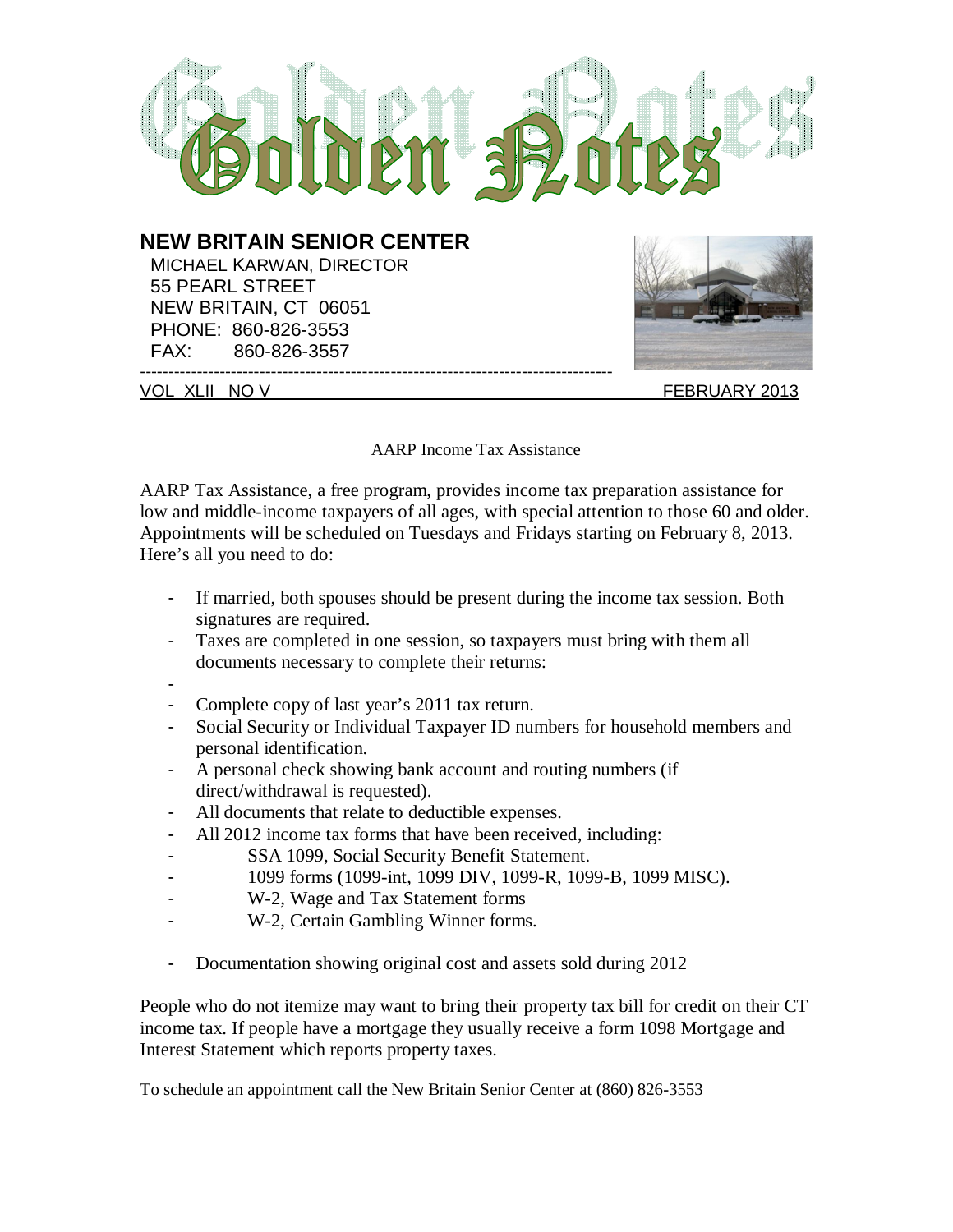| + High Fat/Cholesterol                                                                                  |                                                                                                                                                                                                                                                                                                                                                                                                                                                       | February, 2013                                                                                                                |                                                                                                                                                                                                                   | Margarine available                                                                                                            |  |
|---------------------------------------------------------------------------------------------------------|-------------------------------------------------------------------------------------------------------------------------------------------------------------------------------------------------------------------------------------------------------------------------------------------------------------------------------------------------------------------------------------------------------------------------------------------------------|-------------------------------------------------------------------------------------------------------------------------------|-------------------------------------------------------------------------------------------------------------------------------------------------------------------------------------------------------------------|--------------------------------------------------------------------------------------------------------------------------------|--|
| <b>MENU ITEMS SUBJECT TO CHANGE</b>                                                                     | <b>SUGGESTED DONATION OF</b>                                                                                                                                                                                                                                                                                                                                                                                                                          |                                                                                                                               |                                                                                                                                                                                                                   |                                                                                                                                |  |
| <b>MONDAY</b>                                                                                           | <b>TUESDAY</b>                                                                                                                                                                                                                                                                                                                                                                                                                                        | <b>WEDNESDAY</b>                                                                                                              | <b>THURSDAY</b>                                                                                                                                                                                                   | <b>FRIDAY</b>                                                                                                                  |  |
|                                                                                                         | February is Age-Related Macular Degeneration Month<br>Do you have low vision? There are an estimated 3.5 million people with this condition.<br>Low vision is defined as vision loss that cannot be corrected. There are two types of Age-Related<br>Macular Degeneration. Wet and Dry. 80-90% of people have the dry form which occurs in the early<br>stage of the disease. ARMD is the leading cause of vision loss among people age 65 and older. |                                                                                                                               | ymptoms to watch for: Straight lines or center of vision is distorted by a dark or white area, change i<br>olor or diminishing color perception. Risk Factors: Inactivity, Heredity, Smoking, High Blood Pressure | <b>Butternut Squash Soup</b><br><b>Unsalted Crackers</b><br><b>Philly Cheesesteak</b><br><b>Onions and Peppers</b><br>Coleslaw |  |
| EARLY DETECTION IS IMPORTANT. While there is not yet a cure for ARMD, there are some types              | Hamburger Roll                                                                                                                                                                                                                                                                                                                                                                                                                                        |                                                                                                                               |                                                                                                                                                                                                                   |                                                                                                                                |  |
|                                                                                                         | of intervention that has shown promise is slowing the progression of the disease.<br>For more information go to: www.lighthouse.org or www.allaboutvision.com                                                                                                                                                                                                                                                                                         |                                                                                                                               |                                                                                                                                                                                                                   | Banana                                                                                                                         |  |
|                                                                                                         |                                                                                                                                                                                                                                                                                                                                                                                                                                                       |                                                                                                                               |                                                                                                                                                                                                                   |                                                                                                                                |  |
| <b>Apricot Glazed</b><br><b>Chicken Breast</b><br><b>Whipped Potatoes</b><br><b>Capri Blend Veggies</b> | <b>Hearty Vegetable Soup</b><br><b>Unsalted Crackers</b><br>Meatloaf<br><b>Mushroom Gravy</b><br><b>Diced Potatoes</b><br><b>Buttered Beets</b>                                                                                                                                                                                                                                                                                                       | Pork Stir Fry with<br>Au Jus and Vegetables<br><b>Brown Rice</b>                                                              | Grape Juice<br><b>Unbreaded Veal</b><br>Parmesan<br><b>Baked Ziti with</b><br><b>Marinara Sauce</b><br>Garden Salad                                                                                               | <b>Cranberry Juice</b><br><b>White Fish Filet</b><br>Lemon Sauce<br><b>Baked Yam</b><br><b>Marinated Cucumbers</b>             |  |
| Multi Grain Bread                                                                                       | <b>Split Top Wheat Bread</b>                                                                                                                                                                                                                                                                                                                                                                                                                          | <b>Rye Bread</b>                                                                                                              | <b>Pumpernickel Bread</b>                                                                                                                                                                                         |                                                                                                                                |  |
| Fresh Apple                                                                                             | <b>Tropical Fruit Cup</b>                                                                                                                                                                                                                                                                                                                                                                                                                             | Pineapple Chunks                                                                                                              | <b>Birthday Cake</b>                                                                                                                                                                                              | Apricots                                                                                                                       |  |
| 11<br>Sliced Ham<br><b>Mustard Glaze</b><br><b>Parslied Buttered</b><br>Noodles                         | 12<br>Lincoln's                                                                                                                                                                                                                                                                                                                                                                                                                                       | Ash Wednesday 13<br>Mushroom Barley Soup<br><b>Unsalted Crackers</b><br>Ravioli<br>Marinara Sauce<br>Italian Blend Vegetables | <b>Special Dessert 14</b><br><b>Grape Juice</b><br>Roast Beef with Gravy<br><b>Baked Potato</b><br>Green & Gold Beans                                                                                             | Lemon Pepper Fish<br><b>Whipped Potatoes</b><br>Zucchini                                                                       |  |
| <b>Green Beans</b><br><b>Dinner Roll</b>                                                                | Birthday<br><b>Center Closed</b>                                                                                                                                                                                                                                                                                                                                                                                                                      | Italian Bread                                                                                                                 | Happy<br><b>Valentines Day!</b><br>12 Grain Bread<br><b>Strawberry Shortcake</b>                                                                                                                                  | <b>Multigrain Bread</b>                                                                                                        |  |
| <b>Stewed Fruit</b>                                                                                     |                                                                                                                                                                                                                                                                                                                                                                                                                                                       | <b>Fresh Tangerine</b>                                                                                                        | with Whipped Topping                                                                                                                                                                                              | Fruit Cocktail                                                                                                                 |  |
| 18<br><b>President's Day</b>                                                                            | <b>Special Dessert 19</b><br>Orange Juice                                                                                                                                                                                                                                                                                                                                                                                                             | 20<br><b>Cranberry Juice</b>                                                                                                  | 21<br><b>Beef Stew</b>                                                                                                                                                                                            | <b>Minestrone Soup</b>                                                                                                         |  |
| <b>CLOSED</b>                                                                                           | _ Spaghetti with<br><b>Meatballs</b><br>Parmesan Cheese                                                                                                                                                                                                                                                                                                                                                                                               | Homemade Turkey Loaf<br><b>Turkey Gravy</b><br><b>O'Brien Potatoes</b>                                                        | <b>Diced Potatoes</b><br><b>Cucumber Onion Salad</b>                                                                                                                                                              | <b>Unsalted Crackers</b><br><b>Baked Codfish</b><br><b>Tartar Sauce</b>                                                        |  |
|                                                                                                         | Italian Blend Vegetables<br><b>Rye Bread</b><br><b>Apple Pie with</b>                                                                                                                                                                                                                                                                                                                                                                                 | <b>Country Style Veggies</b><br>Pumpernickel Bread                                                                            | <b>Biscuit</b>                                                                                                                                                                                                    | <b>Harvest Rice</b><br><b>Steamed Broccoli</b><br>12 Grain Bread                                                               |  |
|                                                                                                         | <b>Whipped Topping</b>                                                                                                                                                                                                                                                                                                                                                                                                                                | <b>Lemon Pudding</b>                                                                                                          | <b>Fruit Cocktail</b>                                                                                                                                                                                             | Fresh Orange                                                                                                                   |  |
| 25<br><b>Roast Pork</b><br>Apple Glaze<br>Oven Browned Potato<br><b>Diced Carrots</b>                   | 26<br><b>Escarole White Bean</b><br><b>Unsalted Crackers</b><br>Lasagna<br><b>Marinara Sauce</b><br>Peas                                                                                                                                                                                                                                                                                                                                              | 27<br>Pineapple Juice<br><b>Cranberry Glazed</b><br>Chicken<br><b>Buttered Noodles</b><br>Scandinavian Veggies                | 28<br>Cream of Carrot Soup<br><b>Unsalted Crackers</b><br><b>Roast Beef</b><br><b>Mushroom Gravy</b><br><b>Rice Pilaf</b>                                                                                         | Remember, to make<br>your vision<br>appointment today!<br>118 <sub>5</sub>                                                     |  |
| 100% Whole Wheat<br>Italian Bread<br><b>Mandarin Oranges</b><br>Cinnamon Applesauce                     |                                                                                                                                                                                                                                                                                                                                                                                                                                                       | <b>Multi Grain Bread</b><br><b>Rainbow Sherbet</b>                                                                            | Chuck Wagon Veggies<br><b>Pumpernickel Bread</b><br>Banana                                                                                                                                                        |                                                                                                                                |  |
|                                                                                                         |                                                                                                                                                                                                                                                                                                                                                                                                                                                       |                                                                                                                               |                                                                                                                                                                                                                   |                                                                                                                                |  |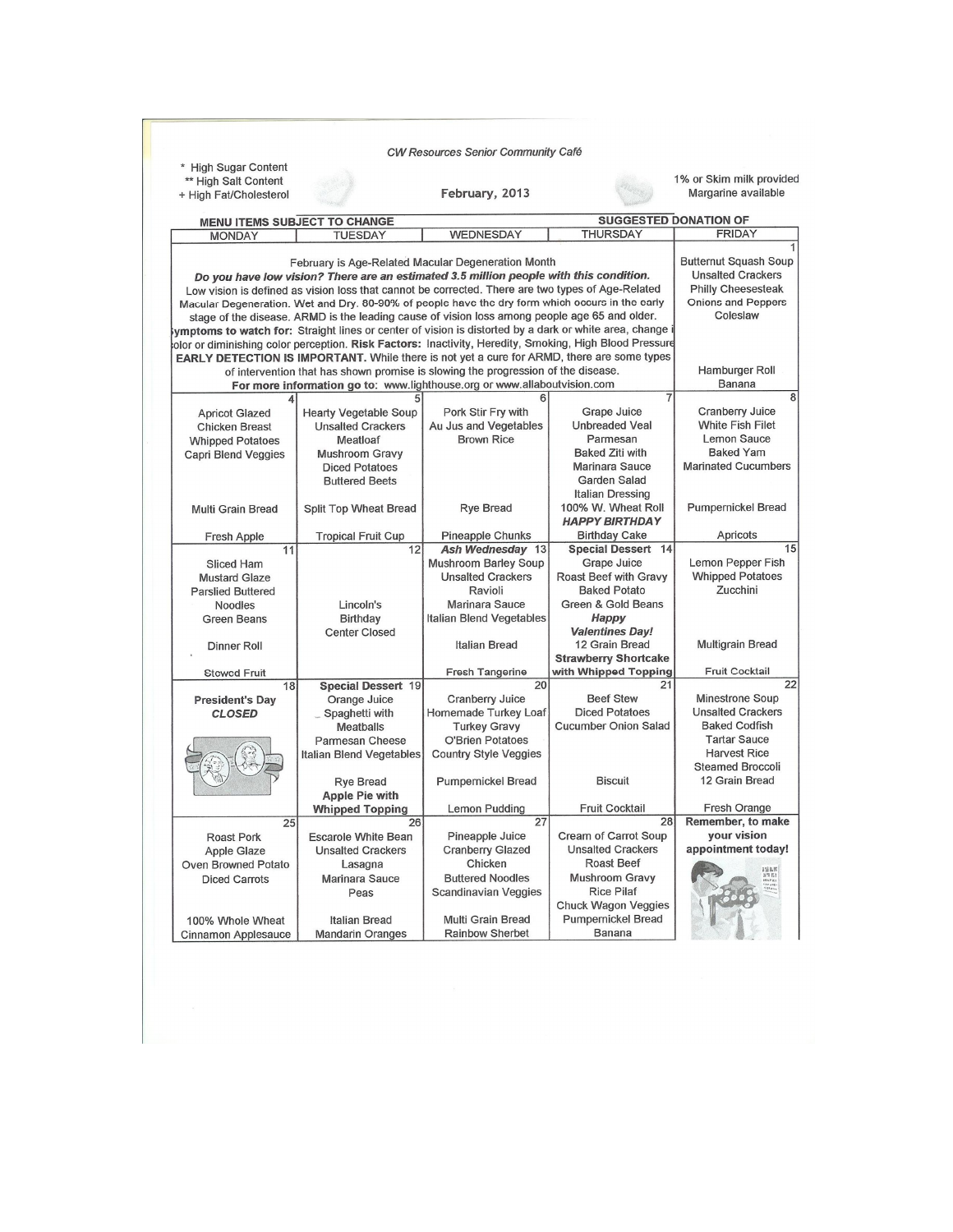## **PROPERTY TAX RELIEF**

The Senior Center is taking applications for the HOMEOWNERS, Additional Veterans and FREEZE Property Tax Relief Programs. Persons 65 and older in year 2012 or who receive Social Security Disability Benefits are eligible for a discount on their property taxes. Individuals earning less than \$33,500 and married couples earning less than \$40.900 during 2012 may be eligible for the discount. Homeowner income levels include 2012 social security benefits. Those persons who have received benefits under the old FREEZE program are eligible to maintain their property tax relief if their income, excluding social security, was less than \$6,000. Those persons who have been enrolled in either program during the past years will receive a letter from the City Tax Assessor If they must reapply during 2013. If a married couple wishes to apply for the benefit, it is only necessary for one of the spouses to have been over 65 years of age to be eligible for the program.

Call the Senior Center if you wish to make an appointment or if you have any questions.

## **Attention Home Owners: Need a Helping Hand?**



Do you have home repairs, maintenance or yard work that needs to get done, but just can't find a way? **Rebuilding Together New Britain** can help. Rebuilding Together is the nation's largest volunteer based provider of home repair servcies. Our goal is to assist low-income

homeowners with repairs and improvements that they cannot manage on their own because of physical and/or financial limittations. Repaios are completed by community volunteers at no cost to selected homeowners. Typical services range from yard work and general cleaning to light carpentry, electrical and plumbing repairs, as well as installing grab bars and other simple modifications. We are neighbors helping neighbors, one house at a time.

**Rebuilding Together New Britain** currently has room for a few more projects for the next scheduled Rebuilding Day Event, to be held on April 27, 2013. Applications are availabe at the Senior Center or by calling the Rebuilding Together office at (860) 832- 4389. If you have any questions about the program call Kathi Brummett at the Rebuilding Together number listed above.



Valentine Bingo

Monsignor Bojnowski Manor and Advanced Healthcare will be sponsoring a special Valentine Day Bingo on Thursday, February 14<sup>th</sup> starting at 1:00 PM. Stop by and spend the afternoon with friends and good company.

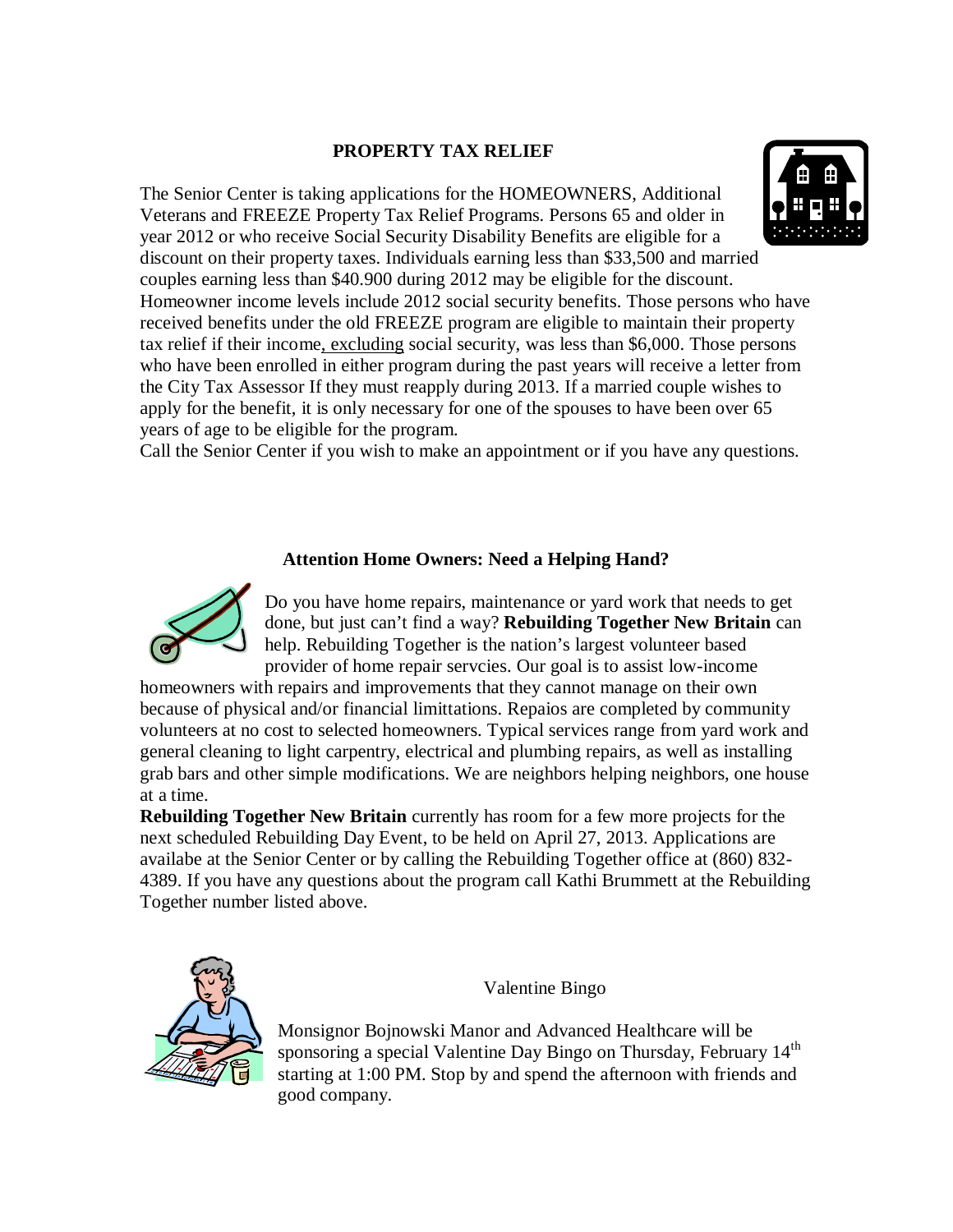

# **Book Group Meeting**

The Senior Center/Public Library Book Group will be meeting on Tuesday, February 19<sup>th</sup> at 1:00pm here at the senior center. The book read for this month is The Immortal Life of Henrietta Lacks written by Rebecca Skloot. His nonfiction tells the story of Henrietta Lack who contributed the first "immortal" human cells that proved to be instrumental in pioneering medical advancements in the treatment of numerous diseases.

The book read for the month of March will be The Life Boat written by Char5lotte Rogan (fiction). Hope you will join us on the third Tuesday of each month.

# **Dream Class Meeting**

The monthly Dream Class discussion group will meet on Wednesday, February 13, 2013 at 10:00 am here at the center. All are welcome to attend.

## **Wii Bowling**

Sign up date for the Spring Session of Wii bowling is scheduled for Tuesday, February  $12<sup>th</sup>$  at  $12:30$  pm in the Massachusetts Room. New members are welcome. Practice starts on February  $12<sup>th</sup>$  with regular sessions starting on Tuesday, February  $19<sup>th</sup>$ . Hope you will join us for this fun activity.





## **SNAP and HUSKY Programs**

Ms Beth Sanchez will be at the senior center on Wednesday, February  $20<sup>th</sup>$  to talk about the SNAP and HUSKY programs. Ms Sanchez is from the Community Health Services organization and will present an overview of both programs. The SNAP program was formally known as food stamps and the HUSkY program covers the previous State Medicaid program. Both these programs are focused on helping senior stay healthy and obtain the supports they need to access services. The

program starts at 10:00 am and all are welcome. Stop by and learn about these two available programs.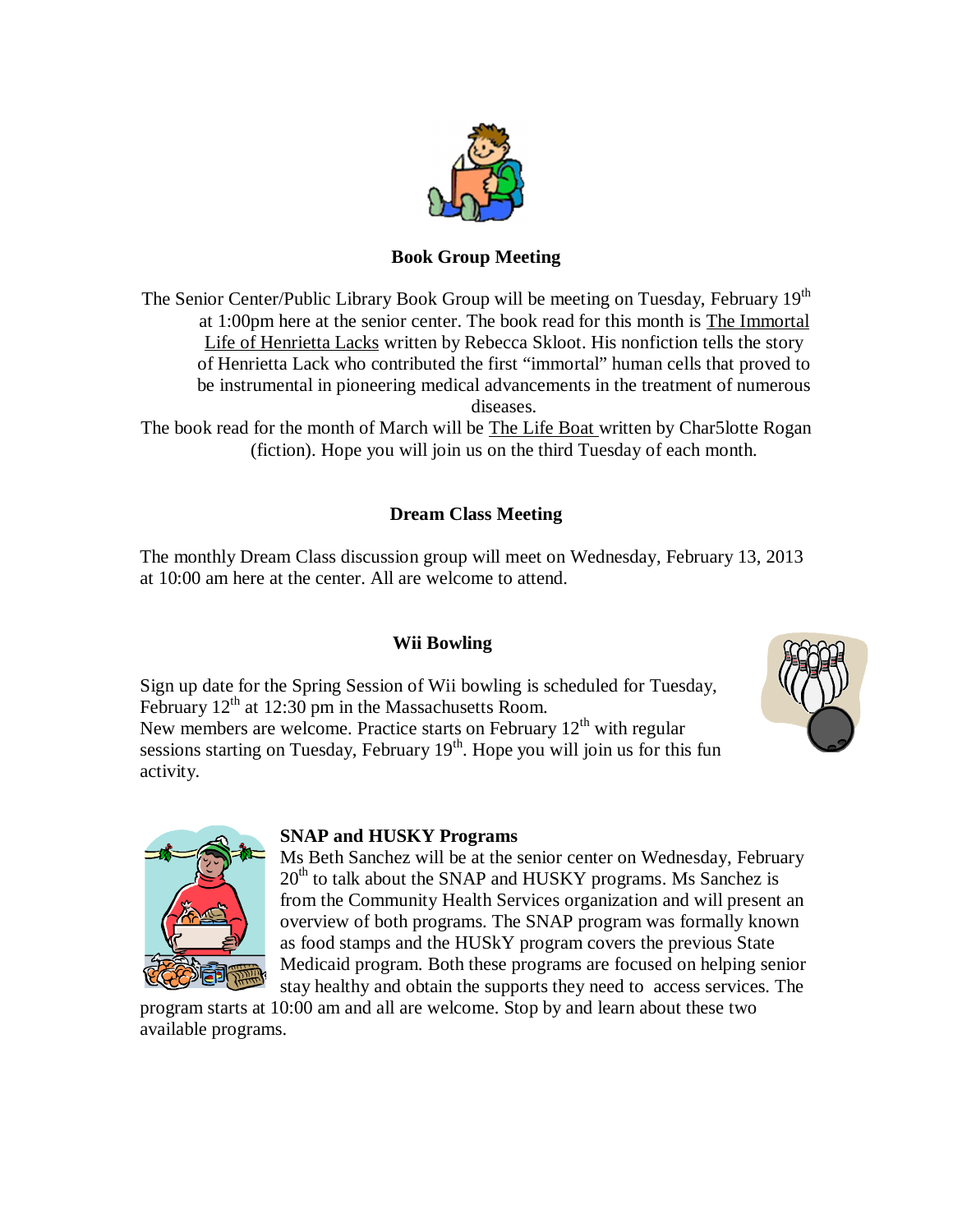#### **SERVICES BY APPOINTMENT DIAL-A-RIDE**

At least a 2-day notice is required for rides to the Senior Center, medical appointments, shopping and other destinations at any time within the month. Call 826-3555 for an appointment. **There is a suggested donation of \$1.50 each way.**

#### **MEDICARE/MEDICAL INSURANCE INFORMATION**

Person seeking help in filing Medicare claims or appeals, interpreting medical bills and assistance in making decisions concerning Medicare supplemental insurance can make an appointment with Senior Center Staff by calling the Center at 860 826-3553. Advice on Living Wills and how to deal with advance medical directives is also available.

#### FROM THE NURSING DESK

Happy New Year and good health for 2013!

We would like to start off the New Year by offering free cholesterol screening to you. The free cholesterol screening will be on January  $15<sup>th</sup>$  from 8:30 to 11:45 am. Please call the Senior Center Nursing office to schedule an appointment.

Stay safe. With winter weather upon us, be very careful when walking about, bundle up and watch your step.

#### . . . . . . . . . . . . . . . . . . . **GOLDEN NOTES SUBSCRIPTIONS**

| <b>NAME</b>                                       | <b>DATE</b>                       |
|---------------------------------------------------|-----------------------------------|
| <b>STREET</b>                                     |                                   |
| <b>ADDRESS</b>                                    |                                   |
|                                                   |                                   |
|                                                   |                                   |
| Make checks payable to: NEW BRITAIN SENIOR CENTER |                                   |
| <b>Return to: GOLDEN NOTES</b>                    | Annual Fee: \$6.00 non refundable |
| <b>New Britain Senior Center</b>                  | Cash Check                        |
| 55 Pearl Street                                   | New Subscription____              |
| New Britain, CT 06051                             | Renewal                           |